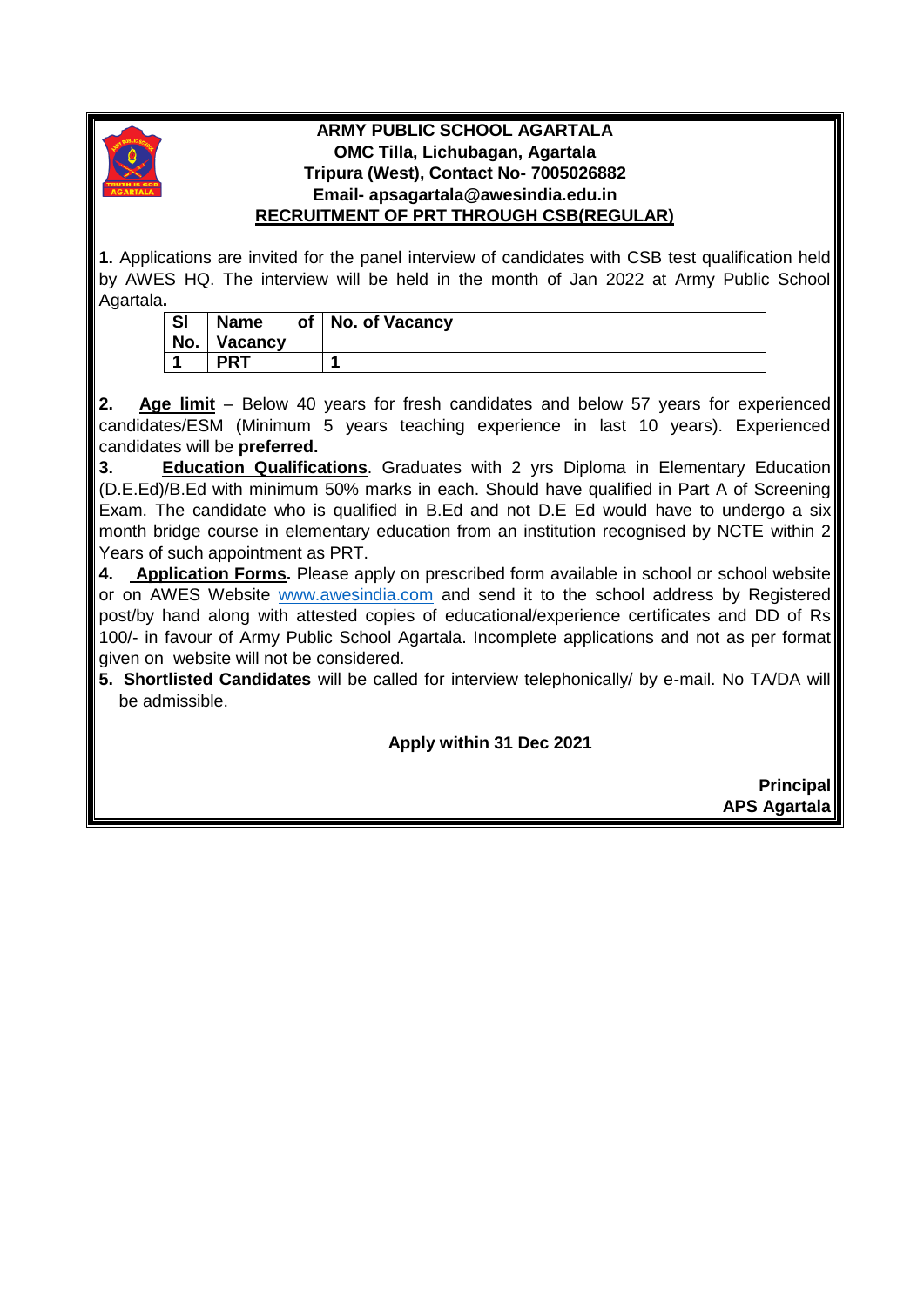### **ARMY PUBLIC SCHOOL AGARTALA APPLICATION FOR TEACHING STAFF**

|                |                                        | Form for the post of PRT                                                                                                                                                                                                                                                                       |                                                       | Please paste<br>recent passport<br>size colour<br>photograph Do<br>not staple |
|----------------|----------------------------------------|------------------------------------------------------------------------------------------------------------------------------------------------------------------------------------------------------------------------------------------------------------------------------------------------|-------------------------------------------------------|-------------------------------------------------------------------------------|
| 1.             | (a)<br>(b)<br>(c)<br>(d)<br>(e)<br>(f) | Name in full (Block letters)<br>Son/Daughter/Wife of<br>Date of Birth<br>Nationality<br><b>State</b><br>Address __________________                                                                                                                                                             |                                                       |                                                                               |
|                | (g)                                    | <b>Contact Details:-</b><br>Landline No (with STD Code)<br>Mob No<br>Email ID                                                                                                                                                                                                                  |                                                       |                                                                               |
| $\overline{2}$ | (a)<br>(b)<br>(c)<br>(d)<br>(e)<br>(f) | <b>PRESENT/PREVIOUS OCCUPATION:</b><br>Designation of Post<br>Name and Address of Institution/Organisation<br>Designation of superior In charge<br>Contact No of superior (for verification if needed)<br>Period of notice you will have to give, if selected?<br>What salary are you drawing? |                                                       |                                                                               |
| 3              | (a)<br>(b)                             | <b>FAMILY LIFE</b><br><b>Marital status</b><br>If married/widowed                                                                                                                                                                                                                              | Single/Married/Widowed<br>Name & occupation of spouse |                                                                               |
|                |                                        |                                                                                                                                                                                                                                                                                                | No of children with age and sex                       |                                                                               |
|                |                                        |                                                                                                                                                                                                                                                                                                |                                                       |                                                                               |

\_\_\_\_\_\_\_\_\_\_\_\_\_\_\_\_\_\_\_\_\_\_\_\_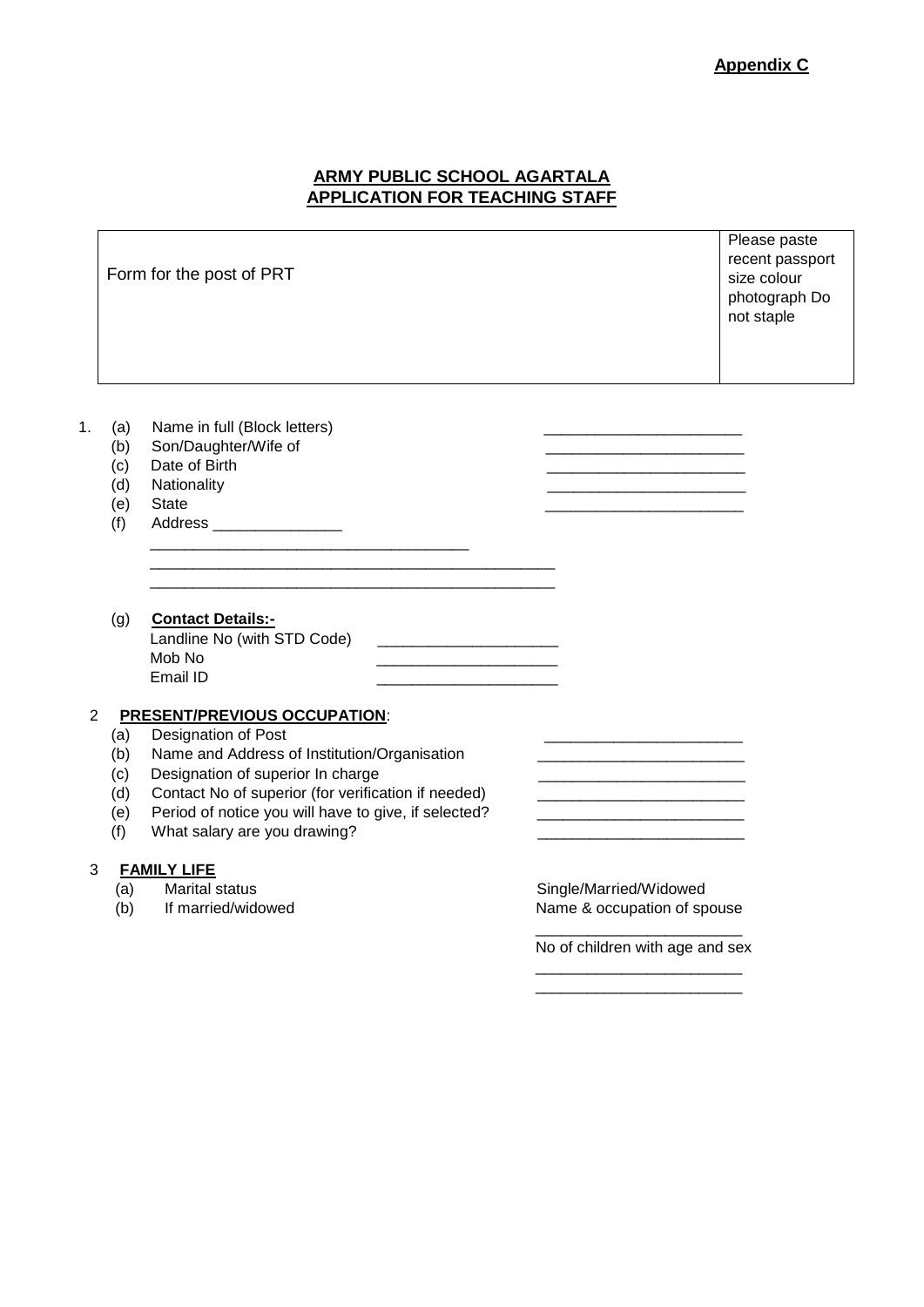# **Appendix C**

#### 4. **EDUCATIONAL RECORDS**: **School, College Or University**

Give details of all exams starting from Secondary School onwards

| Examination | Marks<br>Obtained | Percentage | <b>Division</b> | Year of<br>Passing | Subjects | Name of<br>University<br>Board/Institute |
|-------------|-------------------|------------|-----------------|--------------------|----------|------------------------------------------|
|             |                   |            |                 |                    |          |                                          |
|             |                   |            |                 |                    |          |                                          |
|             |                   |            |                 |                    |          |                                          |
|             |                   |            |                 |                    |          |                                          |

Graduation/Post Graduation through correspondence or regular \_\_\_\_\_\_\_\_\_\_\_\_\_\_\_\_\_\_\_

5 Have you cleared CSB: CTET/STET:

6 Name of classes you would prefer to teach with subjects:- (a) Classes \_\_\_\_\_\_\_\_\_\_\_\_\_\_\_\_\_\_\_\_ (b) Subjects \_\_\_\_\_\_\_\_\_\_\_\_\_\_\_\_\_\_\_\_\_\_\_\_\_\_\_\_\_\_\_\_\_\_

7 Training in NCC, scouting, Music/Art, Dramatics or other such activities, Give rank, status/proficiency achieved \_\_\_\_\_\_\_\_\_\_\_\_\_\_\_\_\_\_\_\_\_\_\_\_\_\_\_\_\_\_\_\_\_\_\_\_\_\_\_\_\_\_\_\_\_\_\_\_\_\_\_\_

8 Merit Scholarship won? If so what? \_\_\_\_\_\_\_\_\_\_\_\_\_\_\_\_\_\_\_\_\_\_\_\_\_\_\_\_\_\_\_\_\_\_\_\_\_\_\_\_\_

- 9 Languages you can read write and speak fluently. (a)  $(b)$  (c)
- 10 Any books/articles written? If so, give their titles/Magazines in which published?

 $\overline{\phantom{a}}$  ,  $\overline{\phantom{a}}$  ,  $\overline{\phantom{a}}$  ,  $\overline{\phantom{a}}$  ,  $\overline{\phantom{a}}$  ,  $\overline{\phantom{a}}$  ,  $\overline{\phantom{a}}$  ,  $\overline{\phantom{a}}$  ,  $\overline{\phantom{a}}$  ,  $\overline{\phantom{a}}$  ,  $\overline{\phantom{a}}$  ,  $\overline{\phantom{a}}$  ,  $\overline{\phantom{a}}$  ,  $\overline{\phantom{a}}$  ,  $\overline{\phantom{a}}$  ,  $\overline{\phantom{a}}$ 

#### 11. **EXPERIENCE:**

Fill the particulars in chronological order starting with your appointment (if there is not enough space attach a separate sheet)

| Experience as PGT year<br>(Exact dates to be indicated) |    | School/College | Subject taught | Classes<br>taught | No of pupils<br>taken | Total Exp in<br>Years |
|---------------------------------------------------------|----|----------------|----------------|-------------------|-----------------------|-----------------------|
| From                                                    | To |                |                |                   |                       |                       |
|                                                         |    |                |                |                   |                       |                       |
|                                                         |    |                |                |                   |                       |                       |
| Experience as TGT year<br>(Exact dates to be indicated) |    |                |                |                   |                       |                       |
| From                                                    | To |                |                |                   |                       |                       |
|                                                         |    |                |                |                   |                       |                       |
|                                                         |    |                |                |                   |                       |                       |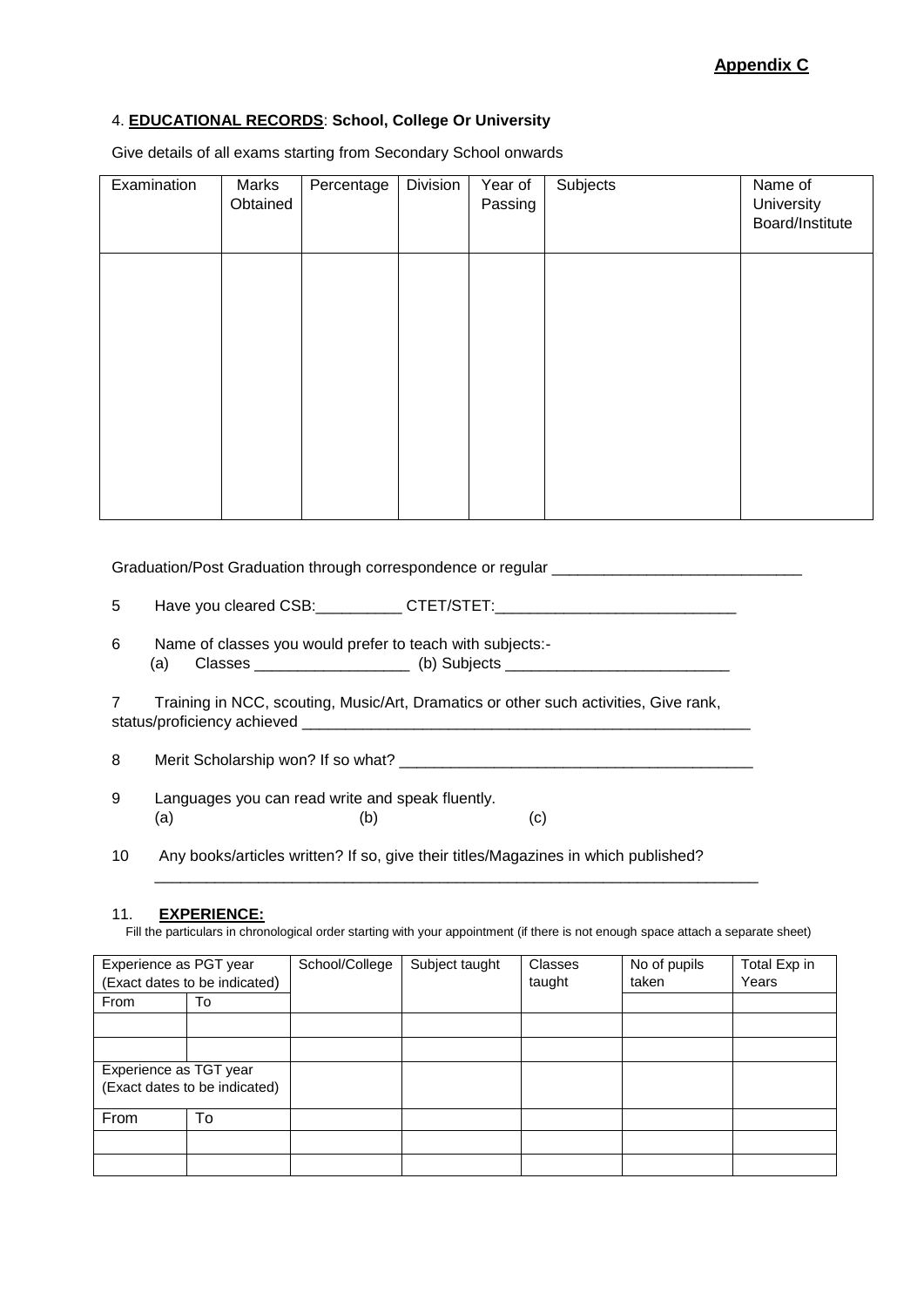| Experience as PGT year<br>(Exact dates to be indicated) |    |  |  |  |
|---------------------------------------------------------|----|--|--|--|
| From                                                    | 10 |  |  |  |
|                                                         |    |  |  |  |
|                                                         |    |  |  |  |

Include any other post held which are relevant to the field of Education

#### 12 **APTITUDE:**

- (a) Subject(s) which you enjoy teaching most? \_\_\_\_\_\_\_\_\_\_\_\_\_\_\_\_\_\_\_\_\_\_\_\_\_\_\_\_\_\_\_\_\_\_
- (b) Other area (Cultural activities): \_\_\_\_\_\_\_\_\_\_\_\_\_\_\_\_\_\_\_\_\_\_\_\_\_\_\_\_\_\_\_\_\_\_\_\_\_\_

| 13 (a)<br>Can you take indoor/outdoor games with boys and girls? |  |       |                                |                  |  |
|------------------------------------------------------------------|--|-------|--------------------------------|------------------|--|
|                                                                  |  |       | Indoor Boys: $\sqrt{ }$        | Outdoor Boys: __ |  |
|                                                                  |  | Girls |                                | <b>Bovs</b>      |  |
|                                                                  |  |       | Which major games do you play? |                  |  |

#### 14 **HEALTH** :

- (a) What kind of health do you keep?
- (b) Do you need any medical treatment/assistance for the disease you are suffering from
- (c) Are you differently abled? Give details

## 15 **CO-CURRICULAR ACTIVITIES /GAMES AND SPORTS**

What co-curricular activities can you teach? \_\_\_\_\_\_\_\_\_\_\_\_\_\_\_\_\_\_\_\_\_\_\_\_\_\_\_\_\_\_\_\_\_\_\_

#### 16 **COMPUTER KNOWLEDGE** (Separate sheet can be att.)

(a) Have you done any degree/diploma in computer give details:

\_\_\_\_\_\_\_\_\_\_\_\_\_\_\_\_\_\_\_\_\_\_\_\_\_\_\_\_\_\_\_\_\_\_\_\_\_\_\_\_\_\_\_\_\_\_\_\_\_\_\_\_

- (b) Any experience on working on computer Details:
- (c) Do you own a personal Laptop, if yes give details:
- (d) Your Knowledge of computer hardware:

#### 17. **OTHER ACTIVITIES**

- (a) In answering please indicate personal characteristics, interests and aspirations you have which you believe will be valuable to this institution:
	- (i) \_\_\_\_\_\_\_\_\_\_\_\_\_\_\_\_\_\_\_\_\_\_\_\_\_\_\_\_\_\_\_\_\_\_\_\_\_\_\_\_\_\_\_\_\_\_\_\_\_\_\_\_\_\_\_\_\_\_\_\_ (ii) \_\_\_\_\_\_\_\_\_\_\_\_\_\_\_\_\_\_\_\_\_\_\_\_\_\_\_\_\_\_\_\_\_\_\_\_\_\_\_\_\_\_\_\_\_\_\_\_\_\_\_\_\_\_\_\_\_\_\_\_

18 Give names of two references, which should know you well personally and have an intimate knowledge of your work(not relatives)

| (a) |       | ັ   |
|-----|-------|-----|
|     | l God | סט- |
|     |       |     |

| 19 I have / have not been selected at the CSB Interviews held at |  |
|------------------------------------------------------------------|--|
| and I have been selected for appointment at                      |  |